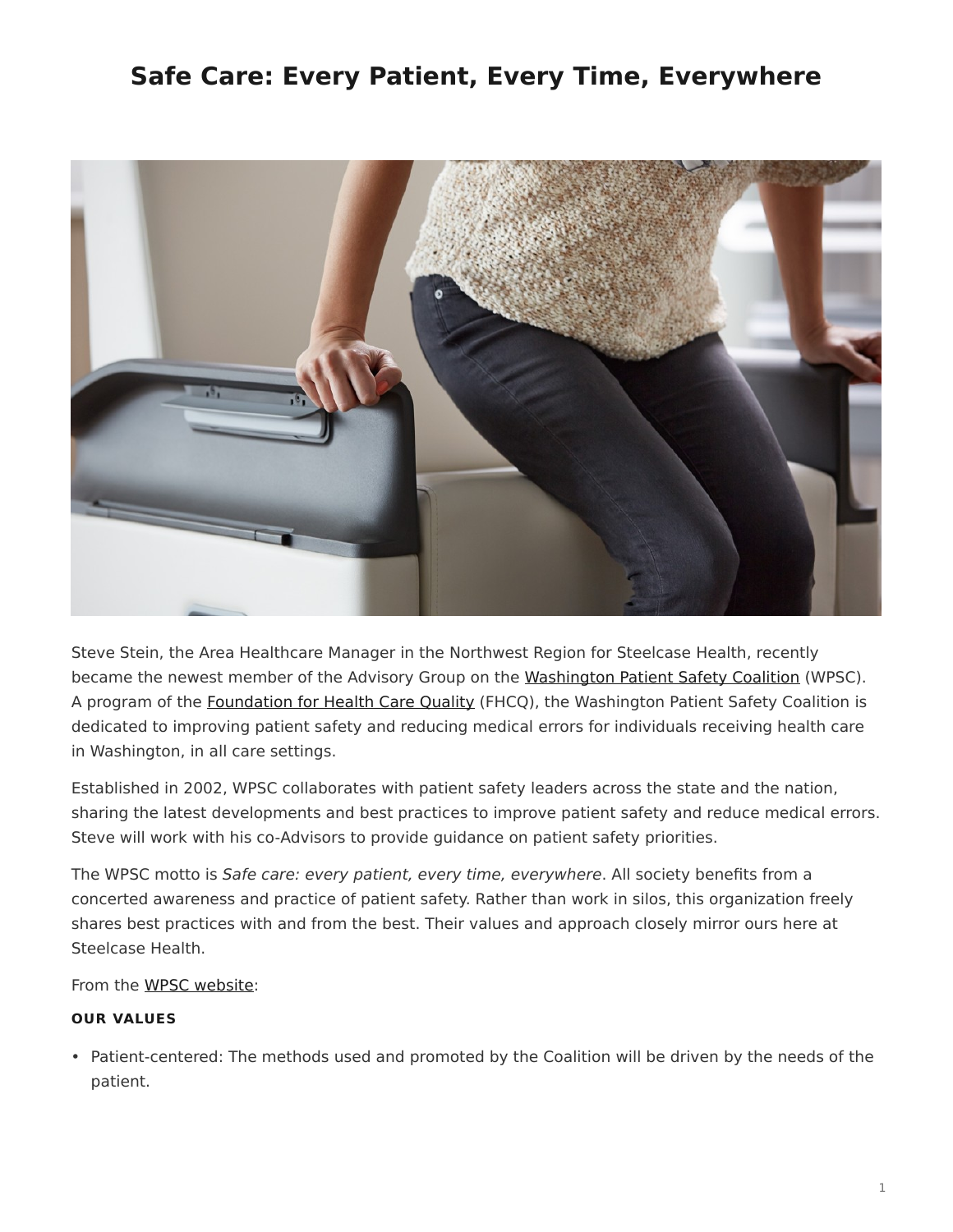- System-oriented and sustainable: The Coalition will focus on system changes that create and sustain a safe environment.
- Evidence-based: The Coalition will strive to promote methods and activities that are evidence-based, while accommodating new research and emerging applications.
- Inclusive: The Coalition's work will recognize the diversity of our community and will strive to include all populations and stakeholders.
- Resource-sensitive: The Coalition will be sensitive to the resources required to implement and sustain change.

## **OUR APPROACH**

We will partner with patients, families and the healthcare community to improve safety within and across all care settings by:

- Facilitating the exchange of information about best practices.
- Identifying and promoting new knowledge and practices.
- Supporting coordinated collaborative efforts and partnerships.
- Encouraging patient advocacy and engagement.
- Cultivating a culture of safety that is evidenced in our strategies, policies and activities.

#### **WITH SUCH A PARALLEL IN VALUES AND APPROACH, STEVE FURTHER EXPLAINED HOW THIS RELATED TO HIS ROLE, STEELCASE HEALTH, AND PATIENT SAFETY. HOW DOES THIS CONNECT WITH YOUR ROLE AT STEELCASE HEALTH?**

Steve: "As a Steelcase Health Area Healthcare Manager, my role is primarily to share our research, insights, applications and solutions. The values and approach taken by the WPSC compliments and further strengthens and differentiates our message and value to the Healthcare vertical market. Continually exchanging ideas with leading organizations hopefully makes me better, makes the company better and ultimately makes the patient experience better."

### **HOW DOES STEELCASE HEALTH FARE WHEN IT COMES TO LOOKING AT PATIENT SAFETY? ANY PRODUCTS STAND OUT?**

Steve: "Our brand's commitment to Connected Care and to humanizing the healthcare experience is paramount to any discussion regarding patient safety. The research illustrated in our [Time For Change](https://www.steelcase.com/resources/documents/steelcase-health-time-change-insights-applications-guide/) [Insights and Applications Guide](https://www.steelcase.com/resources/documents/steelcase-health-time-change-insights-applications-guide/) highlights in particular our Empath recliner (with a focus on clinician and patient wellness and safety) and the Regard seating line (transition moments that revolutionize an important part of the patient's journey to wellness).

As important as any single product is our approach: Observations leading into Opportunities to develop Key Insights and Design Principles that turn into Applications. Every product we develop comes from this approach. It is my favorite "product" to sell!"